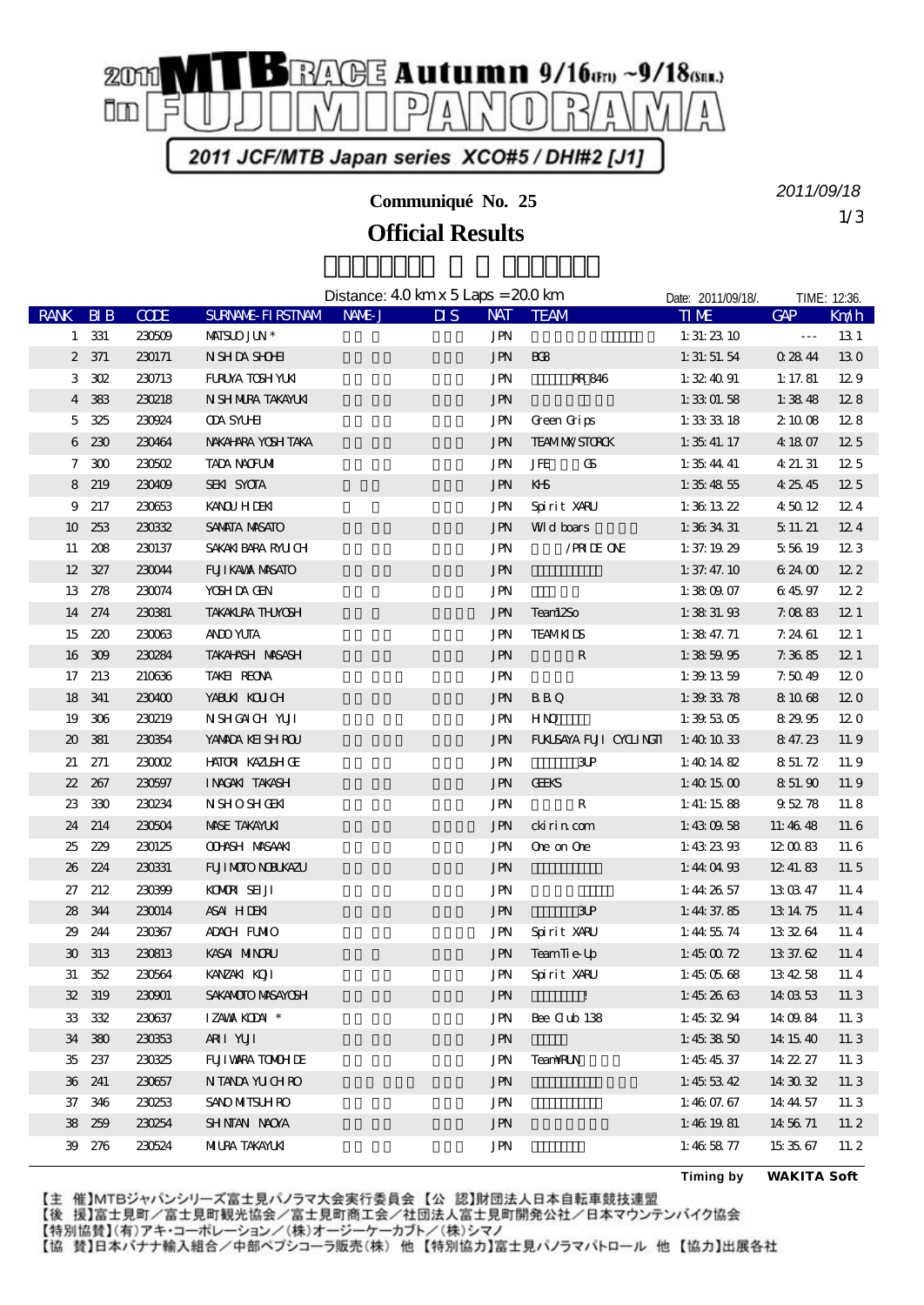

**Communiqué No. 25**

**Official Results**

2/3 *2011/09/18*

Date: 2011/09/18/. TIME: 12:36.

| RANK BIB CODE |        |               | <b>SURNALE FIRSTNAM</b> | NAME J | $\overline{\mathbf{u}}$ | <b>NAT</b>               | <b>TEAM</b>               |   | <b>TIME</b>   | <b>GAP</b> | Km/h            |
|---------------|--------|---------------|-------------------------|--------|-------------------------|--------------------------|---------------------------|---|---------------|------------|-----------------|
|               | 40 350 | 230123        | <b>SU-ARA H ROTAKA</b>  |        |                         | <b>JPN</b>               | $\mathbf{R}^{\mathbf{C}}$ |   | 1: 47: 31. 28 | 160818     | 11.1            |
|               | 41 263 | 230366        | TAJI KA YU CH           |        |                         | JPN                      | <b>COHLL</b>              |   | 1: 47.5369    | 16 30 59   | 11.1            |
|               | 42 354 | 230458        | <b>KONIRO AISUYA</b>    |        |                         | <b>JPN</b>               |                           |   | 1:48 $0690$   | 16 43 80   | 11. O           |
|               | 43 362 | 230617        | <b>CISUKA KEN CH</b>    |        |                         | JPN                      | <b>RIE</b> to FUN         |   | 1:481530      | 16 52 20   | 11. O           |
|               | 44 282 | 230295        | <b>SATO SHN CH</b>      |        |                         | <b>JPN</b>               | $\alpha$                  |   | 1:48 $3063$   | 17.07.53   | 11. O           |
|               | 45 218 | 230672        | <b>SATO KENTARO</b>     |        |                         | JPN                      | <b>RIE</b> to FUN         |   | 1:49 $2418$   | 18 01.08   | 109             |
|               | 46 262 | 230399        | <b>AND HROSH</b>        |        |                         | <b>JPN</b>               | <b>HAPPY RIDE</b>         |   | 1:49 56 57    | 18 33 47   | 109             |
|               | 47 231 | <b>230302</b> | <b>MASAKI HROSH</b>     |        |                         | <b>JPN</b>               | <b>TEAMYRS</b>            |   |               | $-1$ Lap   | 11.1            |
|               | 48 233 | 230276        | ASADA TOMOH SA          |        |                         | <b>JPN</b>               | $\mathbf R$               |   |               | $-1$ Lap   | 11.1            |
|               | 49 328 | 230011        | <b>TAKEMOTO SHJN</b>    |        |                         | JPN                      | TeamBSC/K&b               |   |               | $-1$ Lap   | 11.1            |
|               | 50 249 | 230536        | NZAN HIEN               |        |                         | <b>JPN</b>               | teamNZAC                  |   |               | $-1$ Lap   | 11.1            |
|               | 51 356 | 230139        | <b>I VANOTO EL SAKU</b> |        |                         | <b>JPN</b>               | <b>BLLE LYNX</b>          | Œ |               | $-1$ Lap   | 11.1            |
|               | 52 265 | 230220        | <b>HASH MOTO KANJI</b>  |        |                         | <b>JPN</b>               |                           |   |               | $-1$ Lap   | 11.1            |
|               | 53 284 | 220650        | <b>MIYAMOIO KOII</b>    |        |                         | JPN                      | <b>TEAMFLEX</b>           |   |               | $-1$ Lap   | 11. O           |
|               | 54 254 | 230248        | <b>TANJA KINHKO</b>     |        |                         | <b>JPN</b>               | <b>MB</b>                 |   |               | $-1$ Lap   | 11. O           |
|               | 55 223 | 230560        | YOOD KENJI              |        |                         | JPN                      | <b>NFR</b>                |   |               | $-1$ Lap   | 109             |
|               | 56 292 | 230397        | ISHI YASUHRO            |        |                         | <b>JPN</b>               |                           |   |               | $-1$ Lap   | 109             |
|               | 57 246 | 230554        | FURUKOR KIYOSH          |        |                         | <b>JPN</b>               | <b>PRECIPICE</b>          |   |               | $-1$ Lap   | 109             |
|               | 58 239 | 230360        | TAKEICH YOSHHTO         |        |                         | $\operatorname{J\!P\!N}$ | <b>UNS</b>                |   |               | $-1$ Lap   | 108             |
|               | 59 280 | 230083        | <b>NONCA TAKEH RO</b>   |        |                         | JPN                      |                           |   |               | $-1$ Lap   | 10.7            |
|               | 60 257 | 230396        | YANO TAKUYA             |        |                         | <b>JPN</b>               |                           |   |               | $-1$ Lap   | 106             |
|               | 61 286 | 230675        | <b>ONO H ROYASU</b>     |        |                         | JPN                      | $\mathbb R$               |   |               | $-1$ Lap   | 106             |
|               | 62 264 | 230172        | NACAN MINORU            |        |                         | <b>JPN</b>               |                           |   |               | $-1$ Lap   | 10 <sub>5</sub> |
|               | 63 209 | 230364        | FUJIMORI TAIKI          |        |                         | JPN                      | Team                      |   |               | $-1$ Lap   | 98              |
|               | 64 364 | 230043        | <b>OLIH AISLSH</b>      |        |                         | <b>JPN</b>               |                           |   |               | $-1$ Lap   | 98              |
|               | 65 351 | 230107        | TAKAHASH MITSUTOSH      |        |                         | JPN                      | <b>TEAMKIDS</b>           |   |               | $-2$ Laps  | 107             |
|               | 66 279 | 230151        | <b>MAISU RYOUHI</b>     |        |                         | <b>JPN</b>               | QMX48                     |   |               | - 2 Laps   | 107             |
|               | 67 222 | 230185        | <b>CKA NITSLO</b>       |        |                         | <b>JPN</b>               |                           |   |               | $-2$ Laps  | 107             |
|               | 68 296 | 230398        | <b>NOGAMI MAKCIO</b>    |        |                         | <b>JPN</b>               |                           |   |               | $-2$ Laps  | 106             |
|               | 69 372 | 230527        | YANANOTO CHAYA          |        |                         | JPN                      | Γ                         |   |               | $-2$ Laps  | 10 <sub>5</sub> |
|               | 70 297 | 230115        | <b>COMI TAKATO</b>      |        |                         | <b>JPN</b>               |                           |   |               | $-2$ Laps  | 10 <sub>4</sub> |
|               | 71 250 | 230462        | YANADA CO               |        |                         | JPN                      | Œ                         |   |               | $-2$ Laps  | 10 <sub>4</sub> |
|               | 72 357 | 230282        | <b>HNADO KATSUYA</b>    |        |                         | JPN                      | <b>HAMELYES</b>           |   |               | $-2$ Laps  | 103             |
|               | 73 382 | 230809        | SHNO-ARA TAKATOSH       |        |                         | <b>JPN</b>               | <b>ILB</b> iento          |   |               | $-2$ Laps  | 103             |
|               | 74 240 | 230149        | <b>NZAWA KAZINDA</b>    |        |                         | <b>JPN</b>               | 3P                        |   |               | $-2$ Laps  | 100             |
|               | 75 255 | 220308        | KINSHTA TOSH YUKI       |        |                         | JPN                      |                           |   |               | $-2$ Laps  | 100             |
|               | 76 343 | 230281        | TAKI SH TA YASUTANI     |        |                         | <b>JPN</b>               | <b>RIE LIFE GANT</b>      |   |               | $-3$ Laps  | 92              |
| 77            | 207    | 230517        | <b>MAISLO MITSLH RO</b> |        |                         | <b>JPN</b>               |                           |   |               | $-4$ Laps  | 7.7             |
| DNF.          | 384    | 230352        | SAWAKI NORIO            |        |                         | <b>JPN</b>               | <b>T</b> -serv            |   |               |            |                 |

**Timing by** *WAKITA Soft*

【主 催】MTBジャパンシリーズ富士見パノラマ大会実行委員会【公 認】財団法人日本自転車競技連盟

【後 援】富士見町/富士見町観光協会/富士見町商工会/社団法人富士見町開発公社/日本マウンテンバイク協会